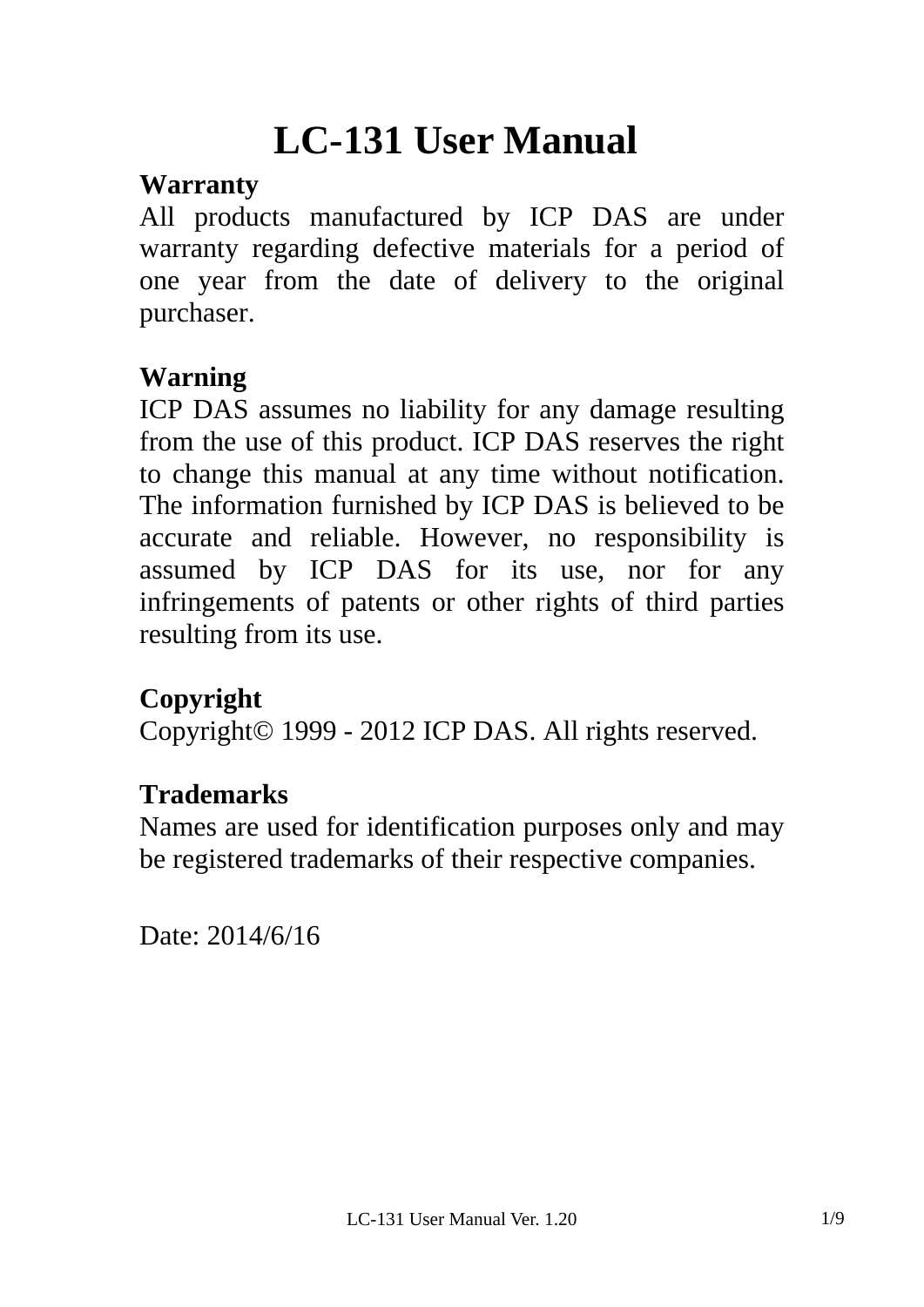#### Table of Contents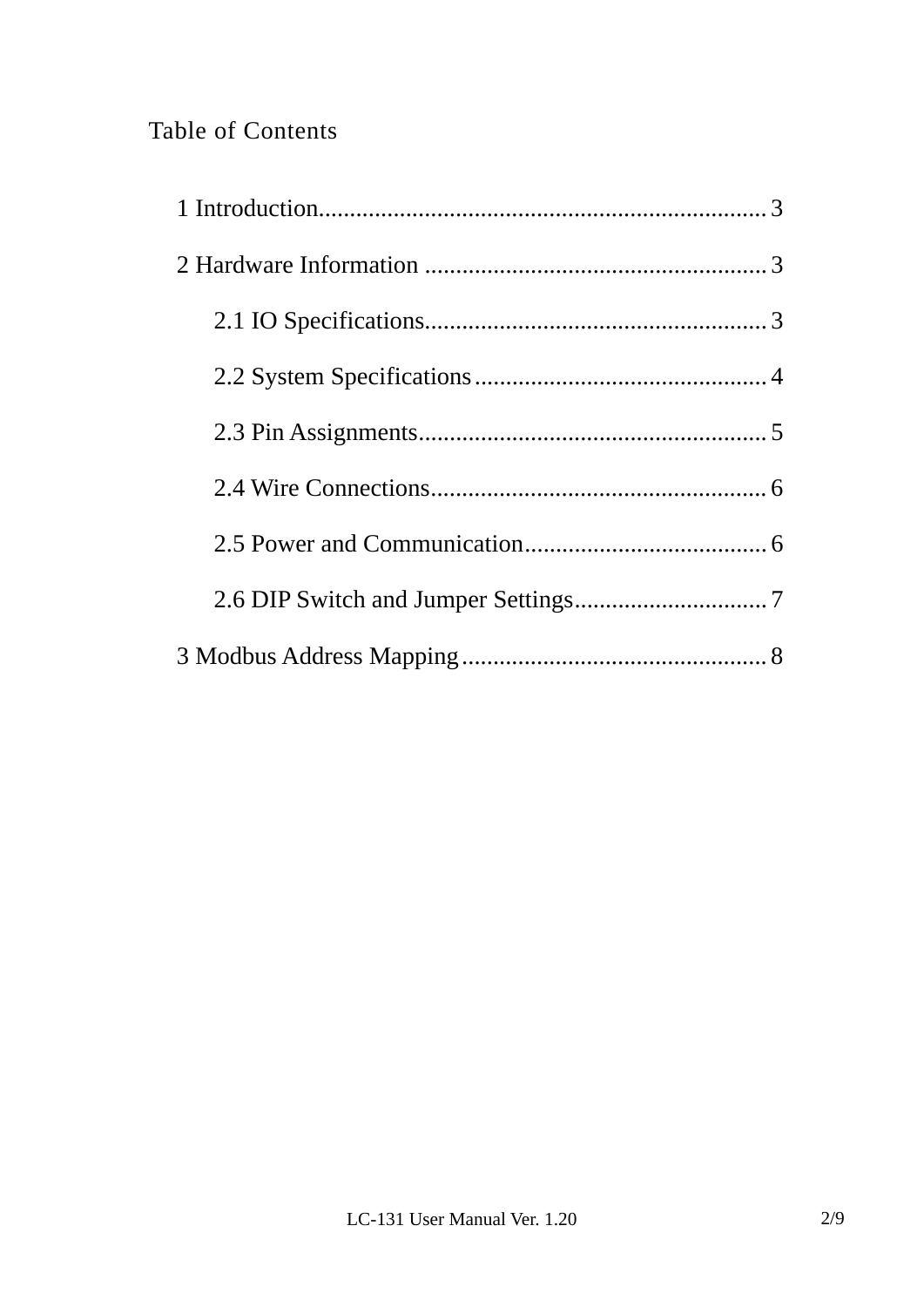### **1 Introduction**

The LC-131 is an easy-to-use digital input module, equipped with 3-channel digital input, functions open/short circuit detection, and 1-channel relay output. The digital input type is dry contact, meaning that wiring is easy. There are two methods of controlling the relay inputs, either directly from the digital output or via a remote host. Settings, such as communication protocol and node address can be configured either via hardware or via software, depending on the situation. The module has also passed  $+$  / -4 kV ESD reliability test, and is designed to operate in harsh environments.

### **2 Hardware Information**

| <b>Digital Input</b>           |                      |                                                 |  |
|--------------------------------|----------------------|-------------------------------------------------|--|
| Channels                       |                      | 3                                               |  |
| <b>Type</b>                    |                      | Dry                                             |  |
| On Voltage Level               |                      | Close to GND                                    |  |
| Off Voltage Level              |                      | Open                                            |  |
|                                | Max. Count           | 16-bit (65535)                                  |  |
| Counters                       | Max. Input Frequency | 100 Hz                                          |  |
|                                | Min. Pulse Width     | $5 \text{ ms}$                                  |  |
|                                |                      | Yes, optioned external terminal resistance of 1 |  |
| <b>Short Circuit Detection</b> |                      | K Ohms is required                              |  |
| <b>Relay Output</b>            |                      |                                                 |  |
| Channels                       |                      | $\mathbf{1}$                                    |  |
| <b>Type</b>                    |                      | Power Relay, Form A (SPST N.O.)                 |  |
| <b>Operating Voltage</b>       |                      | 250 VAC or 30 VDC                               |  |
| Max. Load Current              |                      | 16 A (Res. Load)                                |  |
| <b>Operate Time</b>            |                      | 15 ms Max.                                      |  |
| <b>Release Time</b>            |                      | 5 ms Max.                                       |  |
| <b>Mechanical Endurance</b>    |                      | 10,000,000 ops.                                 |  |
| <b>Electrical Endurance</b>    |                      | 50,000 ops.                                     |  |
| Power-on and Safe Values       |                      | Yes, programmable                               |  |

#### **2.1 IO Specifications**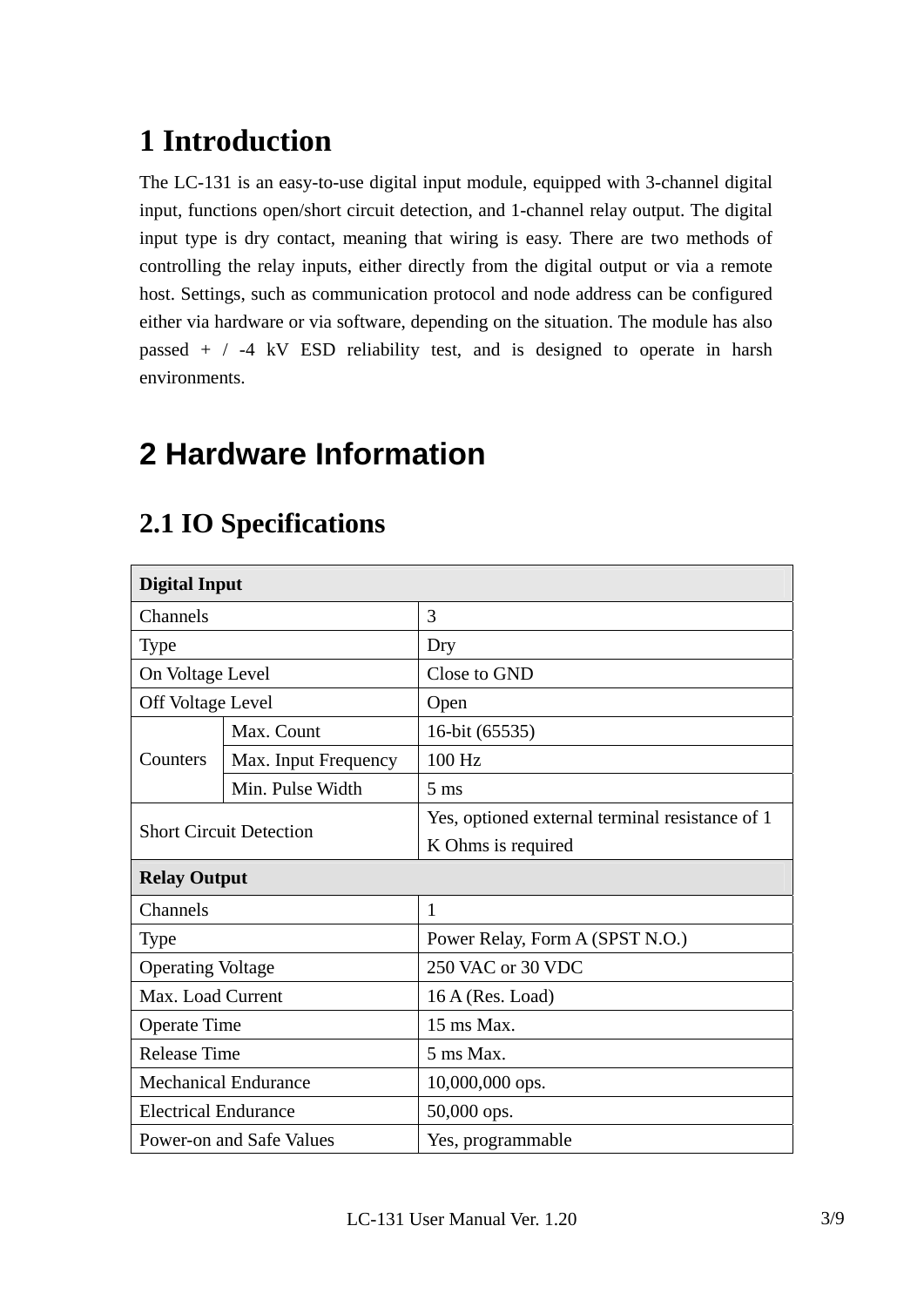### **2.2 System Specifications**

| <b>Communication</b>               |                                   |  |  |
|------------------------------------|-----------------------------------|--|--|
| Interface                          | <b>RS-485</b>                     |  |  |
| Format                             | N, 8, 1                           |  |  |
| <b>Baud Rate</b>                   | $1200 \sim 115200$ bps            |  |  |
| Protocol                           | DCON, Modbus RTU                  |  |  |
| Node Addresses                     | $96 \sim 127$                     |  |  |
| Connector                          | $RJ-11$                           |  |  |
| <b>LED</b> Indicators              |                                   |  |  |
| Power                              | 1 LED as Power Indicator          |  |  |
| <b>EMS Protection</b>              |                                   |  |  |
|                                    | ±4 kV Contact for Each Terminal   |  |  |
| ESD (IEC 61000-4-2)                | $\pm 8$ kV Air for Random Point   |  |  |
| EFT (IEC 61000-4-4)                | $\pm 4$ kV for Power Line         |  |  |
| <b>Power</b>                       |                                   |  |  |
| <b>Reverse Polarity Protection</b> | Yes                               |  |  |
| <b>Powered from Terminal Block</b> | Yes, $10 \sim 30$ VDC             |  |  |
| Consumption                        | 0.8 W Max.                        |  |  |
| <b>Mechanical</b>                  |                                   |  |  |
| Dimensions (W x L x H)             | 52 mm x 98 mm x 27 mm             |  |  |
| Installation                       | <b>Screw Mounting</b>             |  |  |
| <b>Environment</b>                 |                                   |  |  |
| <b>Operating Temperature</b>       | $-25^{\circ}$ C ~ $+75^{\circ}$ C |  |  |
| <b>Storage Temperature</b>         | $-30^{\circ}$ C ~ $+75^{\circ}$ C |  |  |
| Humidity                           | $10 \sim 95\%$ RH, Non-condensing |  |  |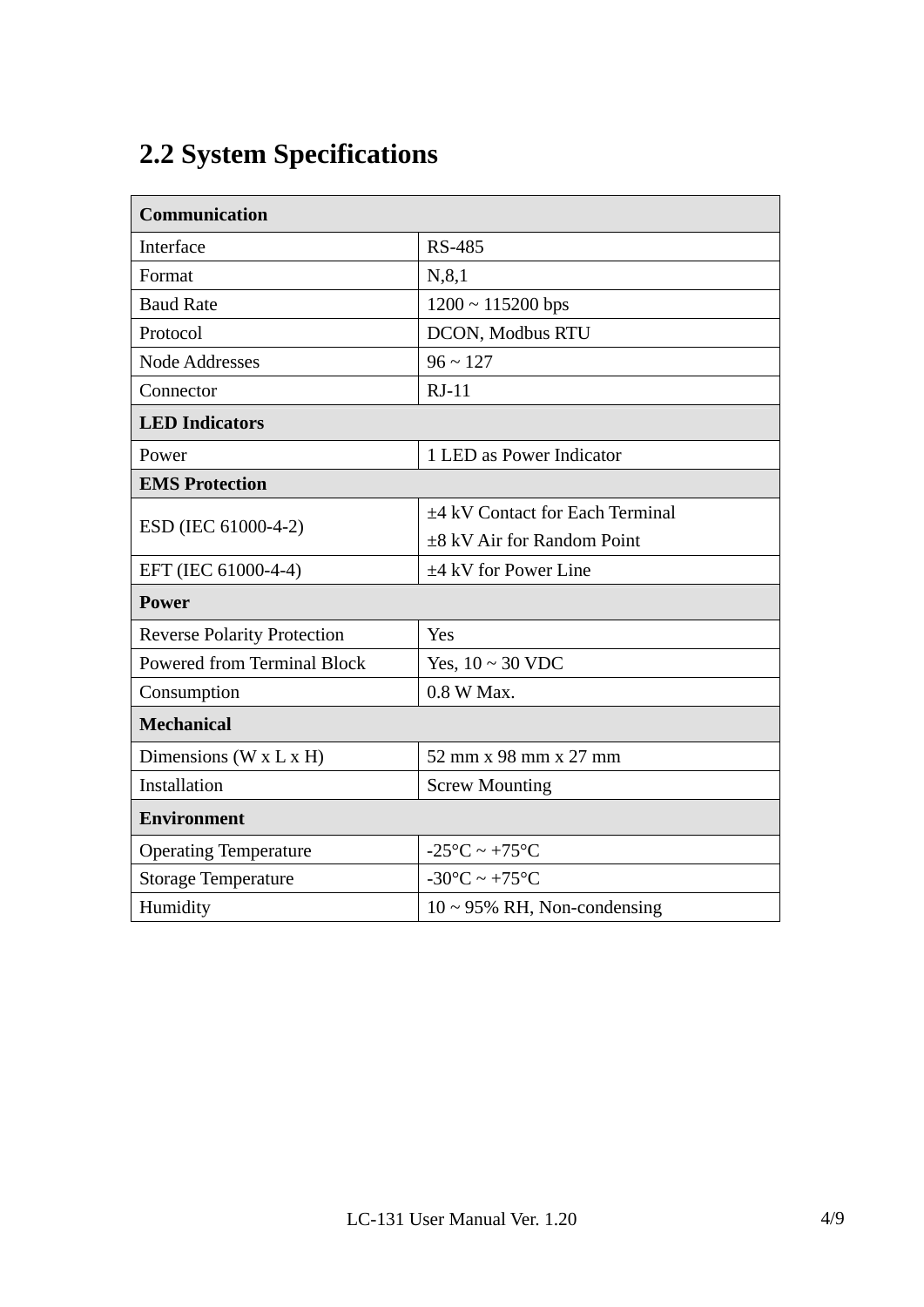#### **2.3 Pin Assignments**



RJ-11 Connector

|  |        | Pin | Descriptions |                                          |  |
|--|--------|-----|--------------|------------------------------------------|--|
|  | 123456 |     | $+VS$        | Power Input Voltage $(+10$ VDC ~ 30 VDC) |  |
|  |        | ◠   |              |                                          |  |
|  |        | 2   | $DATA+$      | RS-485 Serial Communication Interface    |  |
|  |        |     | DATA-        |                                          |  |
|  |        |     | <b>GND</b>   | Ground                                   |  |
|  |        | 6   |              |                                          |  |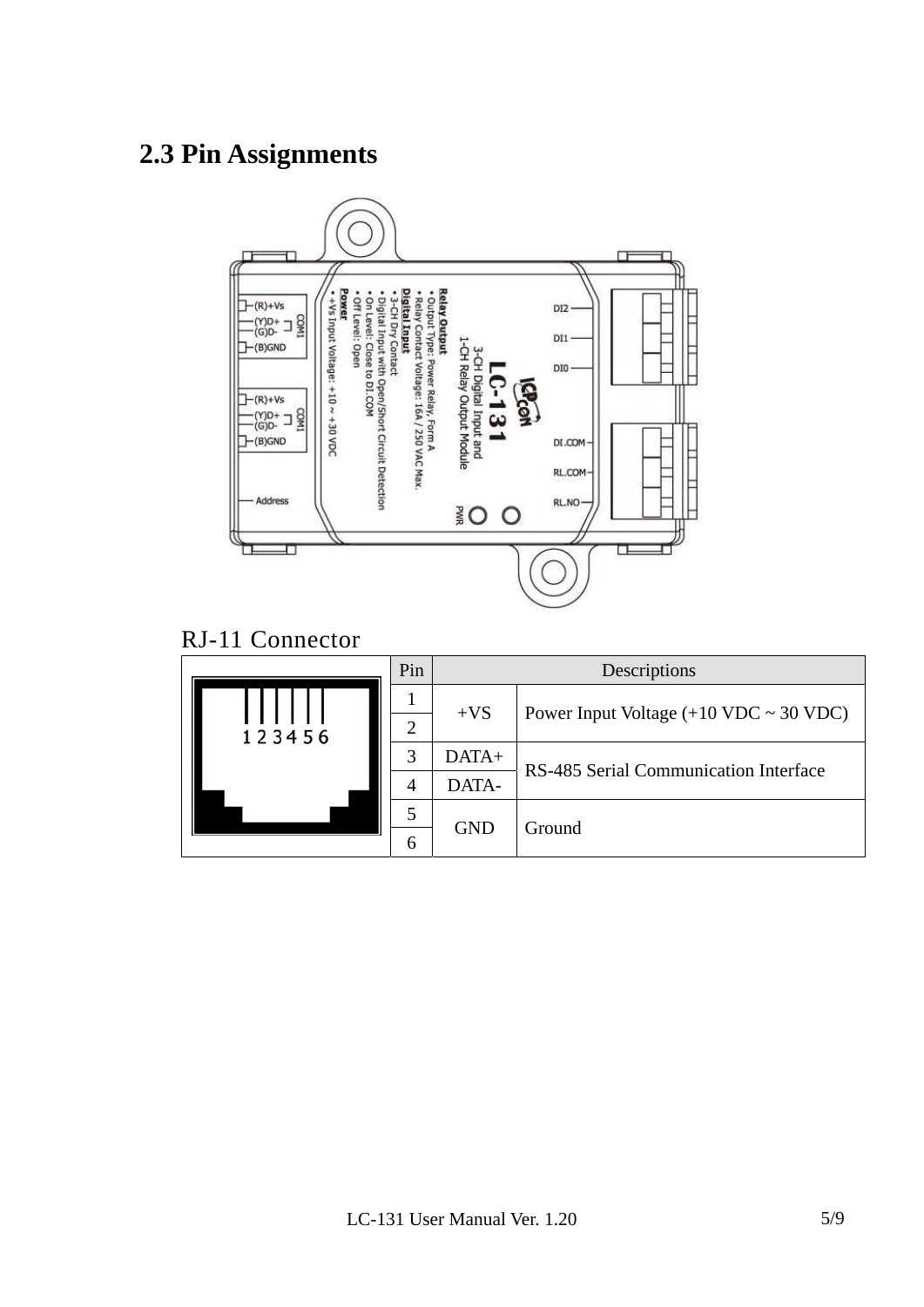#### **2.4 Wire Connections**



#### **2.5 Power and Communication**



RS-485 and power input daisy chain using RJ-11 connectors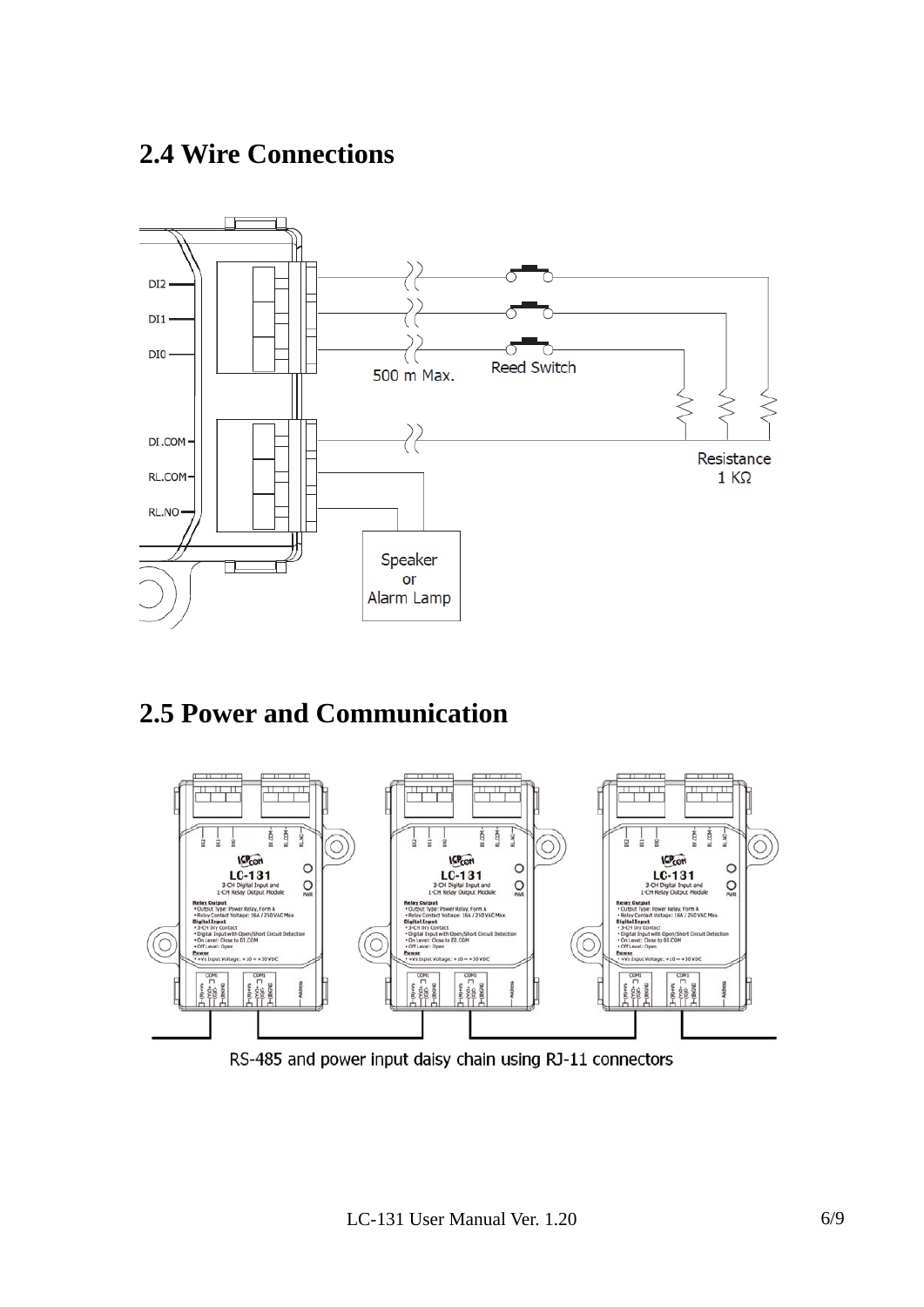#### **2.6 DIP Switch and Jumper Settings**

|        |                 | <b>ON</b>  | <b>DCON</b> Protocol          |
|--------|-----------------|------------|-------------------------------|
|        | SW1             | <b>OFF</b> | <b>Modbus RTU Protocol</b>    |
| on dip | SW <sub>2</sub> | <b>ON</b>  | Software Configuration        |
|        |                 | <b>OFF</b> | <b>Hardware Configuration</b> |
|        | SW <sub>3</sub> | <b>ON</b>  | <b>High Node Address</b>      |
| ς      |                 | <b>OFF</b> | Low Node Address              |
|        | SW <sub>4</sub> | <b>ON</b>  | <b>INIT Mode</b>              |
|        |                 | <b>OFF</b> | Normal Mode                   |

#### **Address Settings via Hardware Configuration**

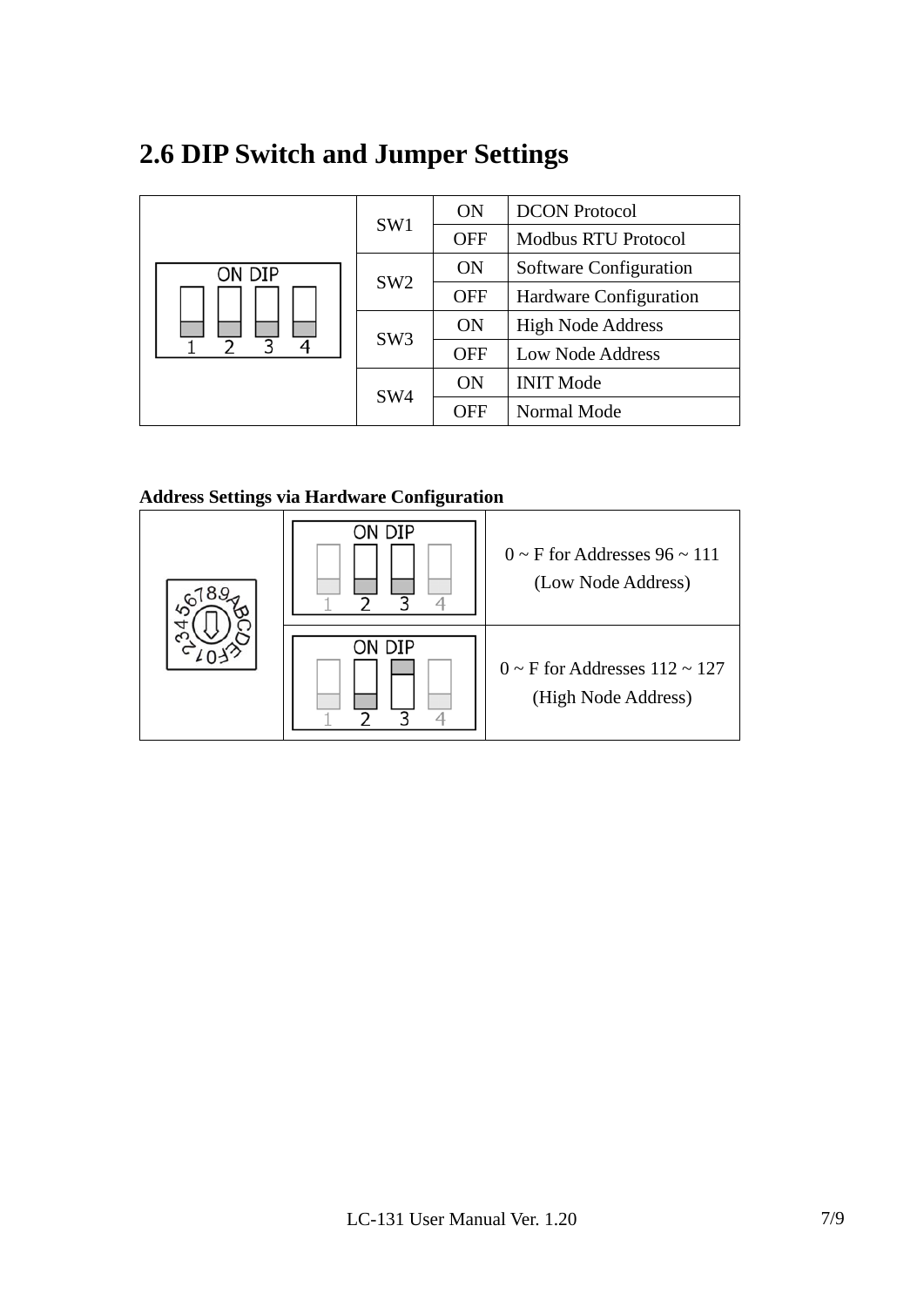| Address             | Description                                                    | Attribute      |
|---------------------|----------------------------------------------------------------|----------------|
| $30001 - 30003$     | Counter value of digital input                                 | $\mathbf R$    |
| 40481               | Firmware version (low word)                                    | $\mathbf R$    |
| 40482               | Firmware version (high word)                                   | $\mathbf R$    |
| 40483               | Module name (low word)                                         | $\mathbf R$    |
| 40484               | Module name (high word)                                        | $\overline{R}$ |
| 40485               | Module address, valid range: $1 \sim 247$                      | R/W            |
| 40486               | Bits $5:0$                                                     | R/W            |
|                     | Baud rate, valid range: $3 \sim 10$                            |                |
|                     | <b>Bits 7:6</b>                                                |                |
|                     | 00: no parity, 1 stop bit                                      |                |
|                     | 10: even parity, 1 stop bit                                    |                |
|                     | 11: odd parity, 1 stop bit                                     |                |
| 40488               | Modbus response delay time in ms, valid range: $0 \sim 30$ R/W |                |
| 40489               | Host watchdog timeout value, $0 \sim 255$ , in 0.1s            | R/W            |
| 40492               | Host watchdog timeout count, write 0 to clear                  | R/W            |
| $10033 - 10035$     | Digital input value of channel $0 \sim 2$                      | $\mathbf R$    |
| $10065 \sim 10067$  | High latched values of DI                                      | $\mathbf R$    |
| 10073               | High latched values of DO                                      | $\mathbf R$    |
| $10097 \sim 10099$  | Low latched values of DI                                       | $\mathbf R$    |
| 10105               | Low latched values of DO                                       | $\mathbf R$    |
| $10225 - 10227$     | Short circuit status of DI                                     | $\mathbf R$    |
| 00001               | Digital output value of channel 0                              | R/W            |
| 00129               | Safe value of digital output channel 0                         | R/W            |
| 00161               | Power on value of digital output channel 0                     | R/W            |
| $ 00193 \sim 00195$ | Counter update trigger edge of channel $0 \sim 2$              | R/W            |
| 00257               | Protocol selection, 0: DCON, 1: Modbus                         | R/W            |
| 00260               | Modbus host watchdog mode                                      | R/W            |
|                     | 0: same as I-7000                                              |                |
|                     | 1: can use AO and DO command to clear host                     |                |
|                     | watchdog timeout status                                        |                |
| 00261               | 1: enable, 0: disable host watchdog                            | R/W            |
| 00262               | 1: enable, 0: disable alarm                                    | R/W            |
| 00263               | Alarm type, $0 \rightarrow$ momentary, $1 \rightarrow$ latched | R/W            |
| 00264               | Write 1 to clear latched DIO                                   | W              |

## **3 Modbus Address Mapping**